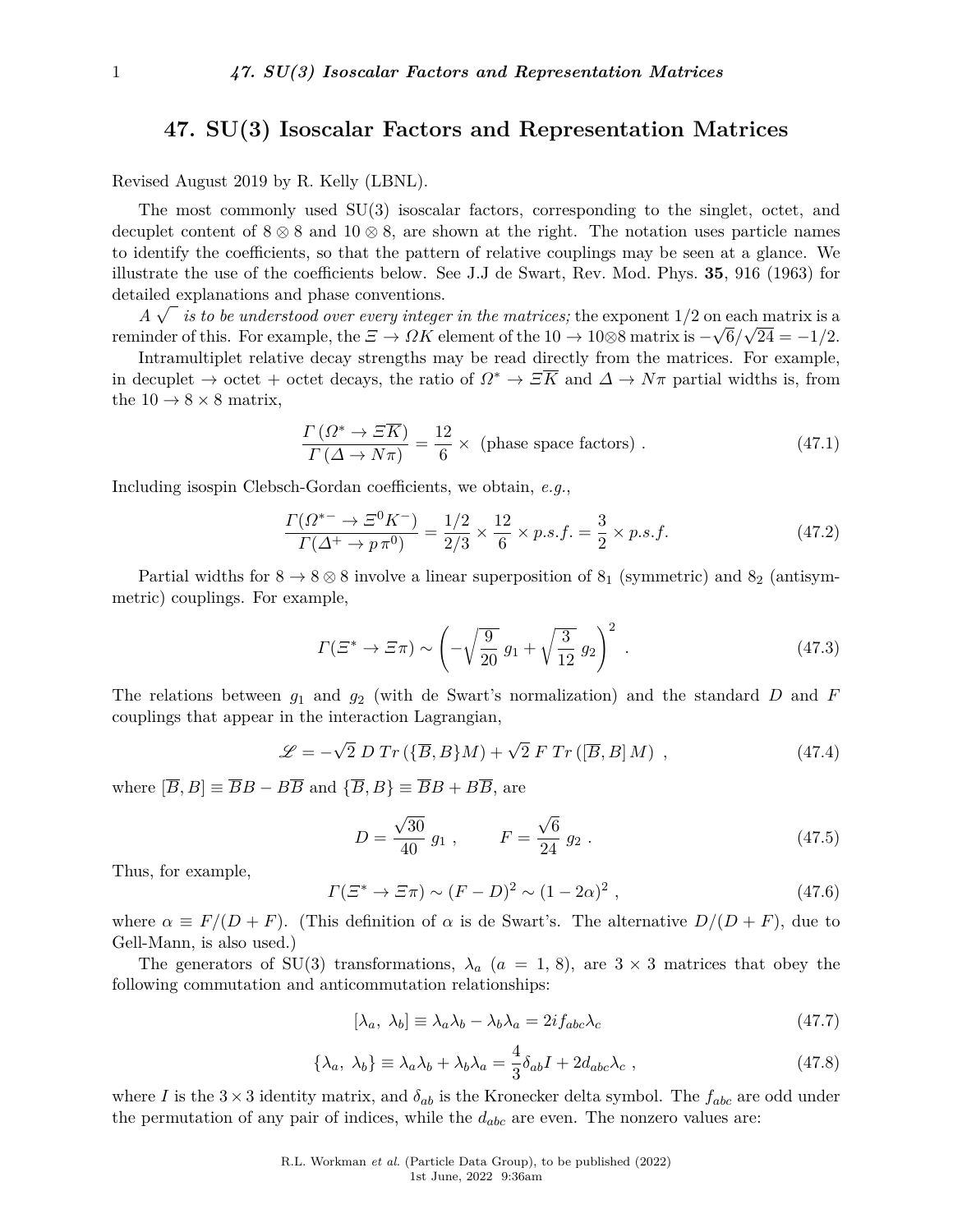$$
1 \rightarrow 8 \otimes 8
$$
\n
$$
(A) \rightarrow \left(N\overline{K} \quad \Sigma \pi \quad A\eta \quad \Xi K\right) = \frac{1}{\sqrt{8}} \left(2 \quad 3 \quad -1 \quad -2\right)^{1/2}
$$
\n
$$
8_1 \rightarrow 8 \otimes 8
$$
\n
$$
\begin{pmatrix} N \\ \Sigma \\ \Lambda \\ \Xi \end{pmatrix} \rightarrow \begin{pmatrix} N\pi & N\eta & \Sigma K & AK \\ N\overline{K} & \Sigma \pi & A\pi & \Sigma \eta & \Xi K \\ N\overline{K} & \Sigma \pi & A\eta & \Xi K \\ \Sigma \overline{K} & A\overline{K} & \Xi \pi & \Xi \eta \end{pmatrix} = \frac{1}{\sqrt{20}} \begin{pmatrix} 9 & -1 & -9 & -1 \\ -6 & 0 & 4 & 4 & -6 \\ 2 & -12 & -4 & -2 \\ 9 & -1 & -9 & -1 \end{pmatrix}^{1/2}
$$

$$
\mathbf{8_2} \rightarrow \mathbf{8} \otimes \mathbf{8}
$$

$$
\begin{pmatrix} N \\ \Sigma \\ \Lambda \\ \Xi \end{pmatrix} \rightarrow \begin{pmatrix} N\pi & N\eta & \Sigma K & \Lambda K \\ N\overline{K} & \Sigma \pi & \Lambda \pi & \Sigma \eta & \Xi K \\ N\overline{K} & \Sigma \pi & \Lambda \eta & \Xi K \\ \Sigma \overline{K} & \Lambda \overline{K} & \Xi \pi & \Xi \eta \end{pmatrix} = \frac{1}{\sqrt{12}} \begin{pmatrix} 3 & 3 & 3 & -3 \\ 2 & 8 & 0 & 0 & -2 \\ 6 & 0 & 0 & 6 \\ 3 & 3 & 3 & -3 \end{pmatrix}^{1/2}
$$

$$
\mathbf{10} \to \mathbf{8} \otimes \mathbf{8}
$$

$$
\begin{pmatrix}\n\Delta \\
\Sigma \\
\Xi \\
\Omega\n\end{pmatrix}\n\rightarrow\n\begin{pmatrix}\nN\pi & \Sigma K \\
N\overline{K} & \Sigma\pi & \Lambda\pi & \Sigma\eta & \Xi K \\
\Sigma \overline{K} & \Lambda \overline{K} & \Xi\pi & \Xi\eta\n\end{pmatrix}\n=\frac{1}{\sqrt{12}}\n\begin{pmatrix}\n-6 & 6 & 0 \\
-2 & 2 & -3 & 3 & 2 \\
3 & -3 & 3 & 3 & 3 \\
12 & & & 12\n\end{pmatrix}^{1/2}
$$

 $8 \rightarrow 10\otimes 8$ 

$$
\begin{pmatrix} N \\ \Sigma \\ \Lambda \\ \Xi \end{pmatrix} \rightarrow \begin{pmatrix} \Delta \pi & \Sigma K \\ \Delta \overline{K} & \Sigma \pi & \Sigma \eta & \Xi K \\ \Sigma \pi & \Xi K & \\ \Sigma \overline{K} & \Xi \pi & \Xi \eta & \Omega K \end{pmatrix} = \frac{1}{\sqrt{15}} \begin{pmatrix} -12 & 3 & 2 \\ 8 & -2 & -3 & 2 \\ -9 & 6 & 0 \\ 3 & -3 & -3 & 6 \end{pmatrix}^{1/2}
$$

## $\mathbf{10} \rightarrow \mathbf{10} \otimes \mathbf{8}$

$$
\begin{pmatrix}\n\Delta \\
\Sigma \\
\Xi \\
\Omega\n\end{pmatrix}\n\rightarrow\n\begin{pmatrix}\n\Delta \pi & \Delta \eta & \Sigma K \\
\Delta \overline{K} & \Sigma \pi & \Sigma \eta & \Xi K \\
\Sigma \overline{K} & \Xi \pi & \Xi \eta & \Omega K \\
\Xi \overline{K} & \Omega \eta\n\end{pmatrix}\n=\n\frac{1}{\sqrt{24}}\n\begin{pmatrix}\n15 & 3 & -6 \\
8 & 8 & 0 & -8 \\
12 & 3 & -3 & -6 \\
12 & -12 & 0\n\end{pmatrix}^{1/2}
$$